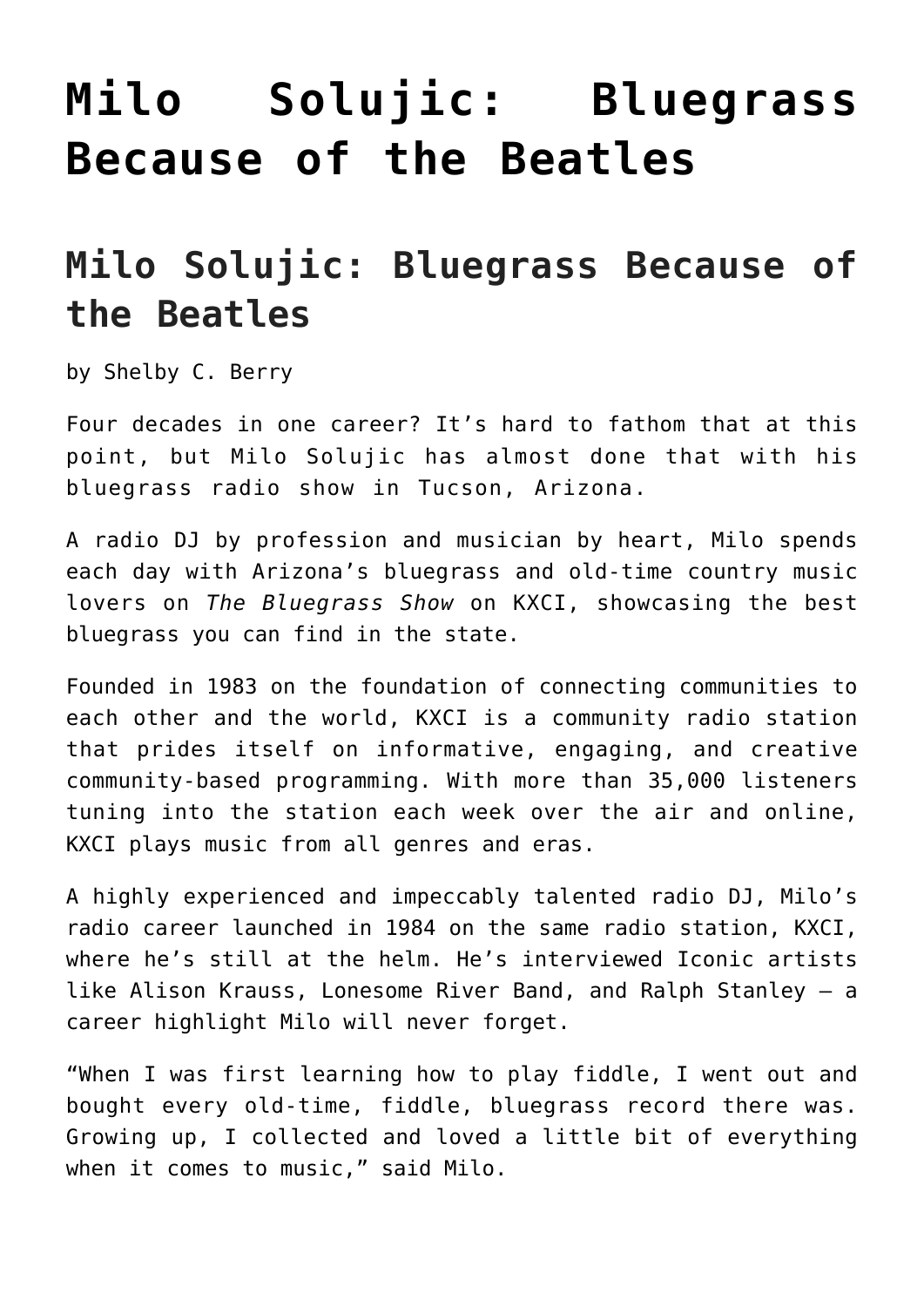"One day, I set my alarm to KXCI's call numbers, and I heard *Blue Eyes Crying In The Rain* in Serbian. I thought I was dreaming, and I knew I would love this radio station. I went down there and got asked to do tech for some of the shows. I also got asked by the morning DJs to bring my records because of my collection. And I've been there for 37 years," said Milo.

As a community-driven radio station, KXCI was the perfect fit for Milo and a career that spans almost four decades. Supported by drives and memberships, this station puts a lot of focus on having something for everyone.

"Now we even have an education program for kids to learn to DJ. We give a whole afternoon to kids, and they do the whole segment with advertising and everything. It teaches speaking skills and other things, and I bet some of these kids end up in broadcasting of some sort," said Milo.

"Doing this brought me out of my shell. I can talk music all day long in just about any genre. The music changes and comes and goes. It's real music, the last of real country music. I miss the harmony singing of the bands like Doyle Lawson."

Bluegrass music drives Milo in a lasting way. "I like the fast stuff! You always want to listen to what makes you feel good.

## https://youtu.be/xl\_CbuH45gM

Music is good for your mental health and wellbeing. If you can play an instrument for 20 minutes a day for four days a week, you'll be much better mentally," said Milo.

In another life, Milo is a musician himself — not that his father didn't try to prevent that from happening, though. Coming from a family of Serbian ethnic dancers who danced at the New York City World's Fair in 1964, Milo's dad, an immigrant from Serbia, thought the idea of playing music was outrageous.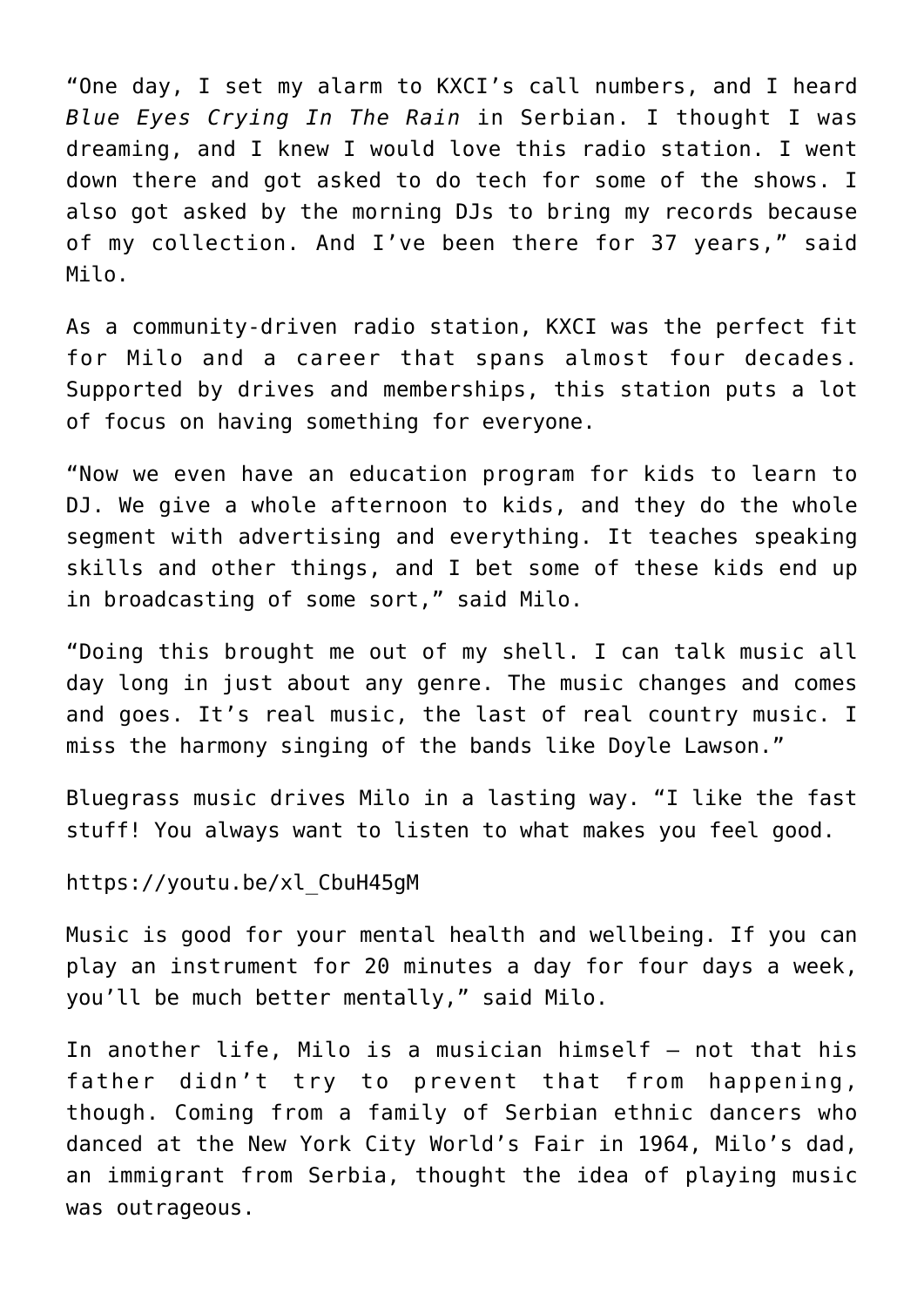"He said that you pay the gypsies to play music! Then, the Beatles came around. I got a lesson on the guitar, and my dad took it away from me. He said he didn't want me to be the Beatles! My dad didn't want me to be a rock and roller, but he wanted me to get an education and a good job. They didn't come to the US to fool around. My mom was a first-generation American, actually," said Milo.

He grew up on Romanian music similar to what we know as bluegrass with country themes and bluegrass harmonies. Still, he wasn't introduced to real bluegrass music until later in life when a friend invited him to a family jam session in his home — fully equipped with upright bass and Bill Monroe songs.

Eventually, Milo was given a violin from a friend after listening to one of The Beatles albums together and encouraged him to learn to play.

*"I had played the piano before that, but I fractured my wrist," said Milo. "I carried the violin around for five years in college in Arizona when I saw a flyer about learning bluegrass and old-time music, and that's how I learned to play!"*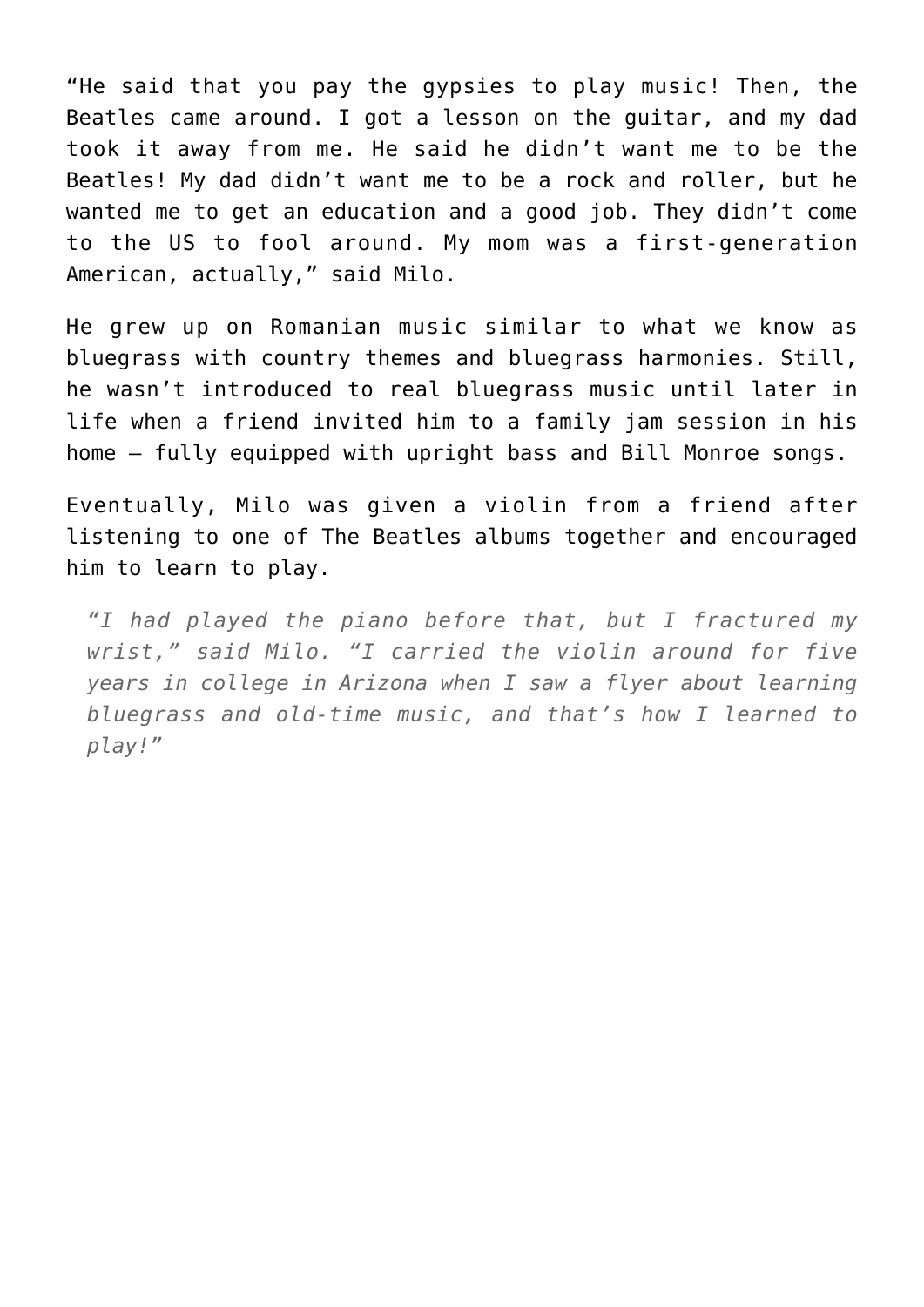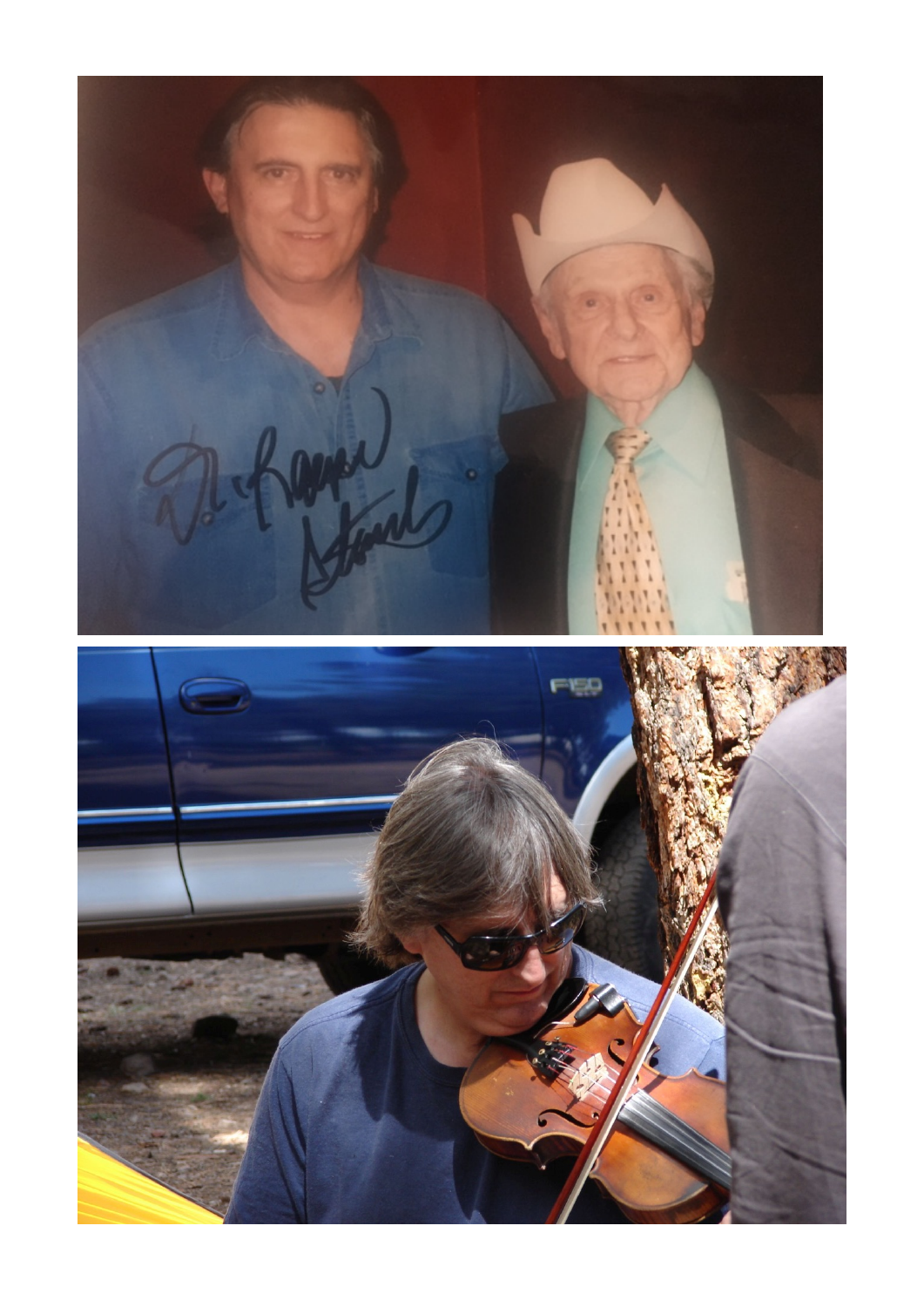

While radio is his central focus, Milo still plays music locally in Arizona. Playing a wide variety of music, including bluegrass, Johnny Cash, Elvis, and Mick Jagger, Milo's band had a regular gig for years at a local venue before Covid. Today, there are only about 10-15 places to place in Tucson.